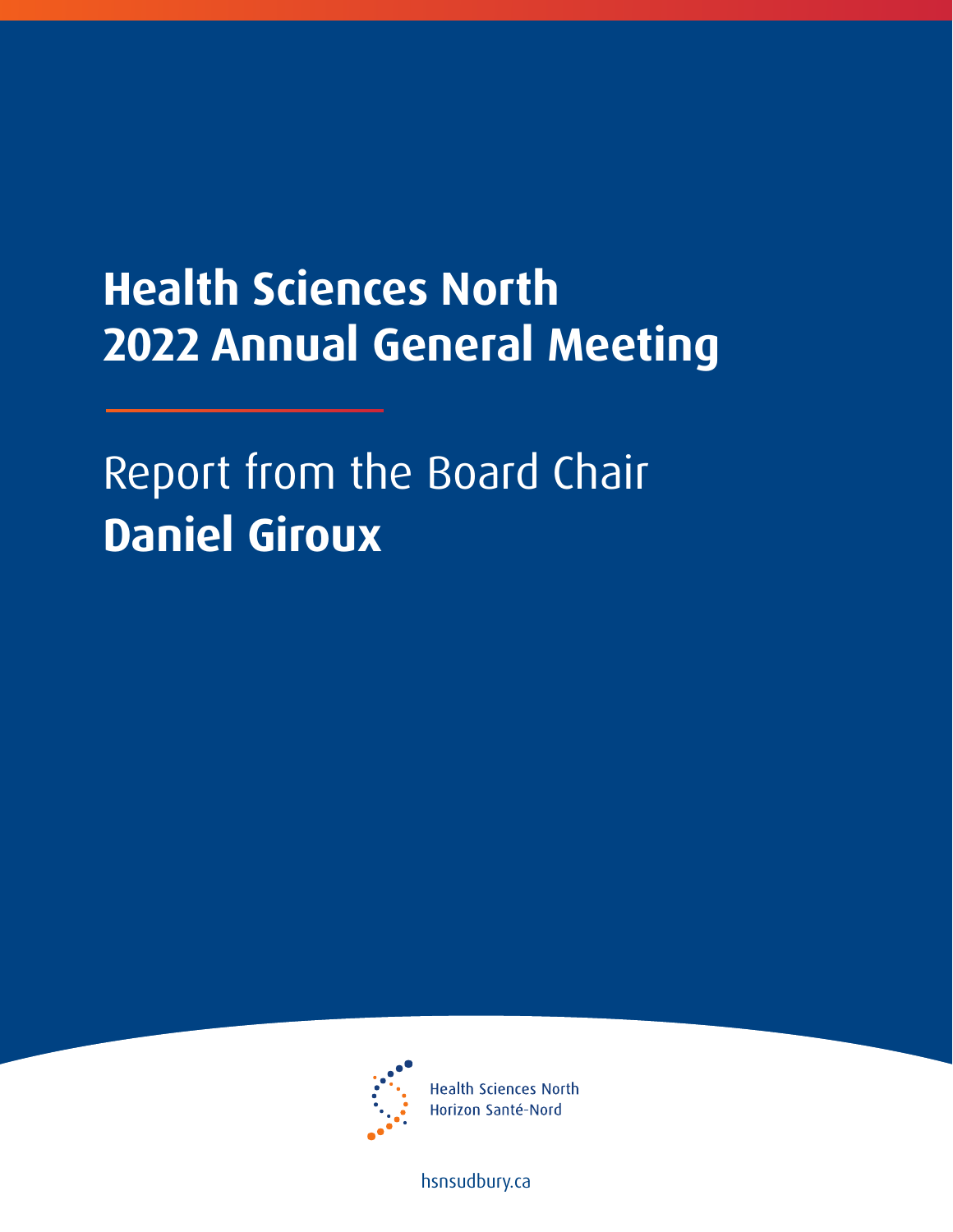## **Annual General Meeting – June 15, 2022 Report from the Board Chair Daniel Giroux**

I am pleased to present you the 2022 HSN Board Chair Report.

I want to begin by acknowledging the passion and commitment of our Board members:

- Dr. Dominique Ansell;
- Helen Bobiwash;
- Dr. Catherine Cervin;
- Angèle Dmytruk;
- Lynne Dupuis;
- Don Duval;
- Dr. John Fenton;
- Roger Gauthier;
- Dominic Giroux;
- Francesca Grosso:
- Rosella Kinoshameg;
- Floyd Laughren;
- Tom Laughren;
- Dr. Stephen Morris;
- Lyse-Anne Papineau;
- Stéphan Plante; and
- Lisa Smith.

I also want to acknowledge the strong leadership of Dominic Giroux, Dr. John Fenton, the members of the Senior Leadership Team, and every single one of our health care workers, volunteers and learners.

 Our people at HSN are critical to the health and wellbeing of our patients and our communities, with the impact extending far beyond the physical care provided 365 days a year.

a year.<br>As we continue with our pandemic response and recovery, we want to acknowledge and celebrate the extraordinary achievements over this past year, including globally recognized research, medical advancements and exciting progress towards the key goals and outcomes of the 2019-2024 Strategic Plan.

Our speakers throughout the evening will share many exciting updates with you.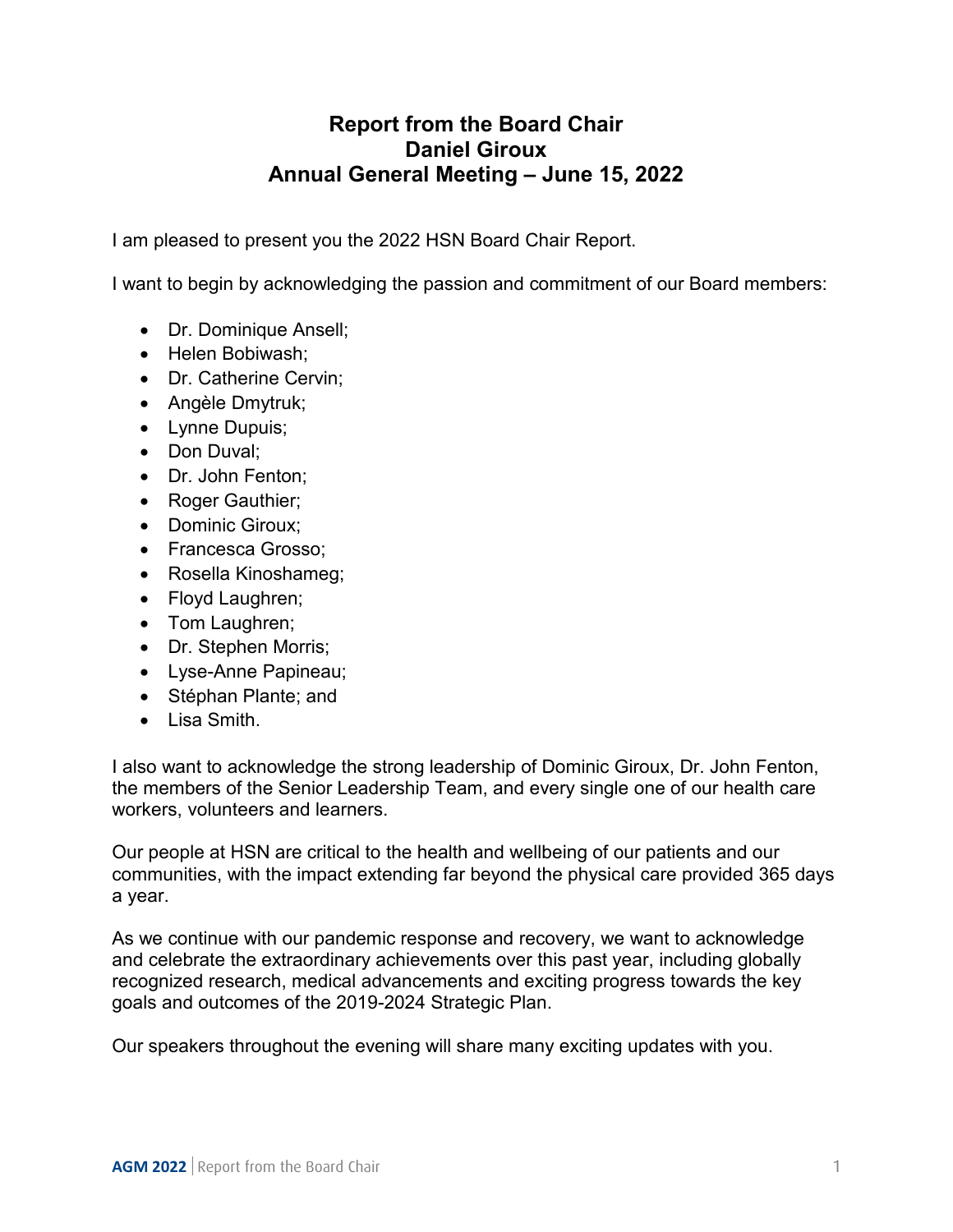people of Northeastern Ontario.' Our Purpose at HSN and HSNRI is to 'provide high quality health services, support learning and generate research that improves health outcomes for the

Our commitments are to:

- Carry out our patient care, teaching and research responsibilities with integrity, ensuring patients and families remain the focus of all we do.
- Partner with humility, valuing each person's and each community's strengths and ideas to bring the best care, education and research solutions forward.
- Provide a physically, psychologically and culturally safe environment that promotes positive care, working and learning experience.

Through our values, we believe in and model:

- Respect;
- Quality;
- Transparency;
- Accountability; and
- Compassion.

We remain focused on five key goals:

- Being patient and family-focused;
- Being digitally-enabled;
- Being socially accountable;
- Supporting and developing our people; and
- Strengthening our academic and research impact.

Within these five key goals, HSN and HSNRI's Strategic Plan identifies 19 Outcomes to be achieved by 2024.

The responsibility of the Board of Directors is to govern HSN and provide oversight on the affairs of the corporation.

HSNRI is governed by its own Board of Directors.

HSN's Board held five regular meetings, three special meetings and two plenary sessions over the last fiscal year.

In addition, there are seven standing committees of the Board.

These committees meet regularly to consider matters related to Quality, Long Range Planning, Finance, Audit, and Governance, to name a few.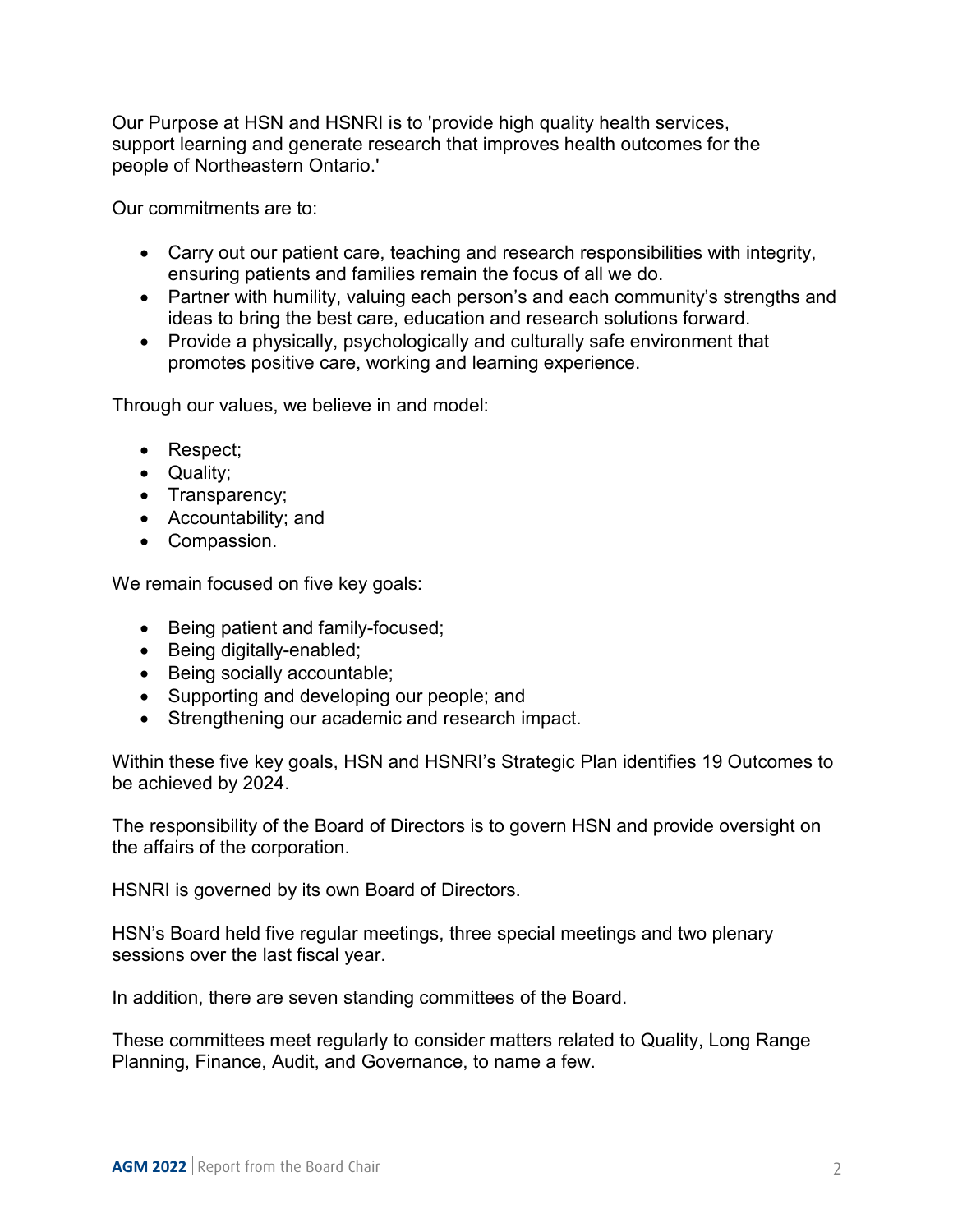advisors, members of medical staff, administrative leads and community members that serve on these various committees for their leadership, guidance and expertise. I want to thank all of our Committee Chairs, Board members, patient and family

 fiscal year, totalling 60 hours. Approximately 40 Board Standing Committee meetings took place during the 2021-2022

 because these Committees identify implications and make recommendations to the Board for deliberation and final decisions. These standing committees are critical to our system of governance and are significant

Our Board and committees are engaged and active. The average attendance at regular Board and Committee meetings exceeded 85 percent.

 stakeholders, including our Patient and Family Advisory Council, the HSN Foundation, the HSN Volunteer Association, the NEO Kids Foundation, the Northern Cancer Throughout this past fiscal year, the Board heard directly from internal and external Foundation, and NOSM University.

We enjoyed having in-depth conversations with the new Deputy Minister of Health, Dr. Catherine Zahn, and with the Chief Regional Officer of Ontario Health, Brian Ktytor.

We invested in our development as Board members on important topics such as mental health and addictions care and Indigenous cultural safety and humility.

Board members that have served for at least one year were invited to complete a selfassessment and a confidential assessment of their peers.

The purpose is to gather positive or constructive feedback and directly discuss any questions or concerns. The results were then collated and reviewed by the Governance and Nominating Committee, with a one-on-one follow-up by the Board Chair with each Board member.

 This important process allows the Board to regularly evaluate its performance and effectiveness in combination with other evaluation tools.

Each year, it is the Board's responsibility to set annual performance goals for the CEO and the Chief of Staff and monitor progress made on each performance goal at regular Board meetings.

As a Board, we uphold the 106 governance standards from Accreditation Canada.

Canadian hospitals see their accreditation renewed every four years.

Our next accreditation visit is scheduled for June  $4<sup>th</sup>$  to June  $8<sup>th</sup>$ , 2023.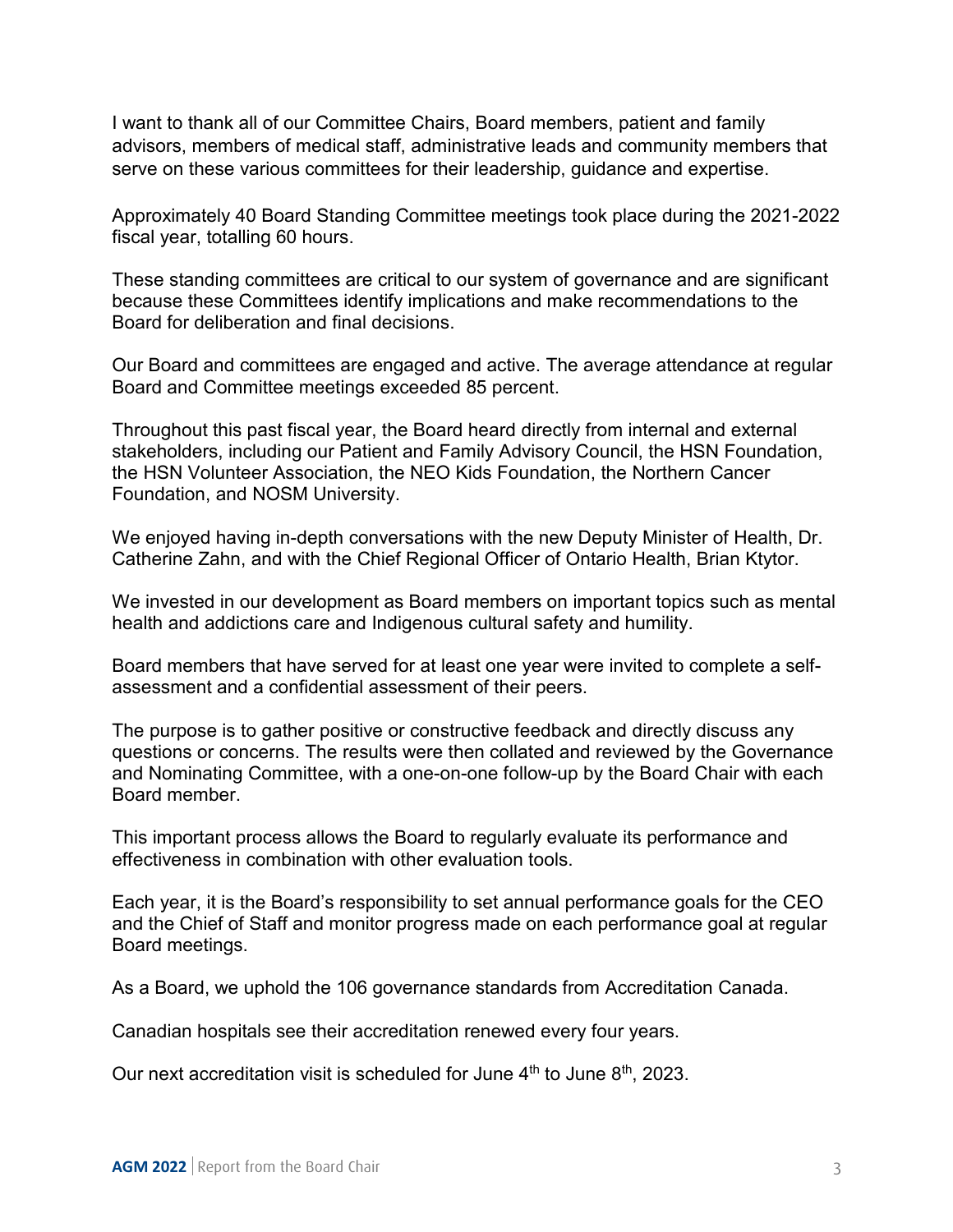We reviewed 20 of our 60 policies as part of an ongoing three-year policy review process to ensure the Board effectively runs the hospital and lives up to our commitments to patients and our communities.

 Another responsibility of the Board is to monitor the financial performance of HSN and provide direction to management informed by our Board policies, accountability agreements, evolving provincial funding policy and guidance from Ontario Health.

 I am pleased to report that HSN has once again completed the 2021-2022 fiscal year with a surplus from hospital operations.

The Board Treasurer will provide more details in his report.

 Since the last AGM, in addition to reviewing and providing feedback and advice on a range of monitoring reports, the Board has made important decisions regarding:

- The 2022-2023 budget parameters and budget approval;
- The 2022-2023 Quality Improvement Plan;
- The 2022-2023 Medical Human Resources Plan;
- • Due diligence on budgets for the implementation of the Human Capital Management Solution and regional Electronic Medical Record;
- Mandatory COVID vaccination policy;
- succession plans for the CEO and the Chief of Staff; • Annual performance goals, the annual performance review and the approval of
- The audit plan and the approval of audited statements;
- The implementation of the regional Electronic Medical Record;
- Improvements to patient food services;
- The contract for renovations in the former location of the Children's Treatment Centre to create 52 new conventional bed spaces;
- A \$7.5 million loan for the replacement of much-needed equipment;
- The future use of Daffodil Lodge;
- The provision of hospital services at Amberwood Suites;
- Privileges of members of the credentialed professional staff;
- The annual review of our Strategic Plan;
- The annual update to our Enterprise Risk Management Framework;
- An update to HSN fundraising priorities;
- Our annual Board Education Plan and Board and Committee Work Plan;
- The annual process to assess the effectiveness of Board members;
- Amendments to our Hospital Services Accountability Agreement and Multi-Sector Services Accountability Agreement;
- The appointment of our new Chief Nursing Executive, Julie Trpkovski;
- The annual appointment of Chiefs of Medical Departments and Heads of Service; and
- Recommendations for Board renewal.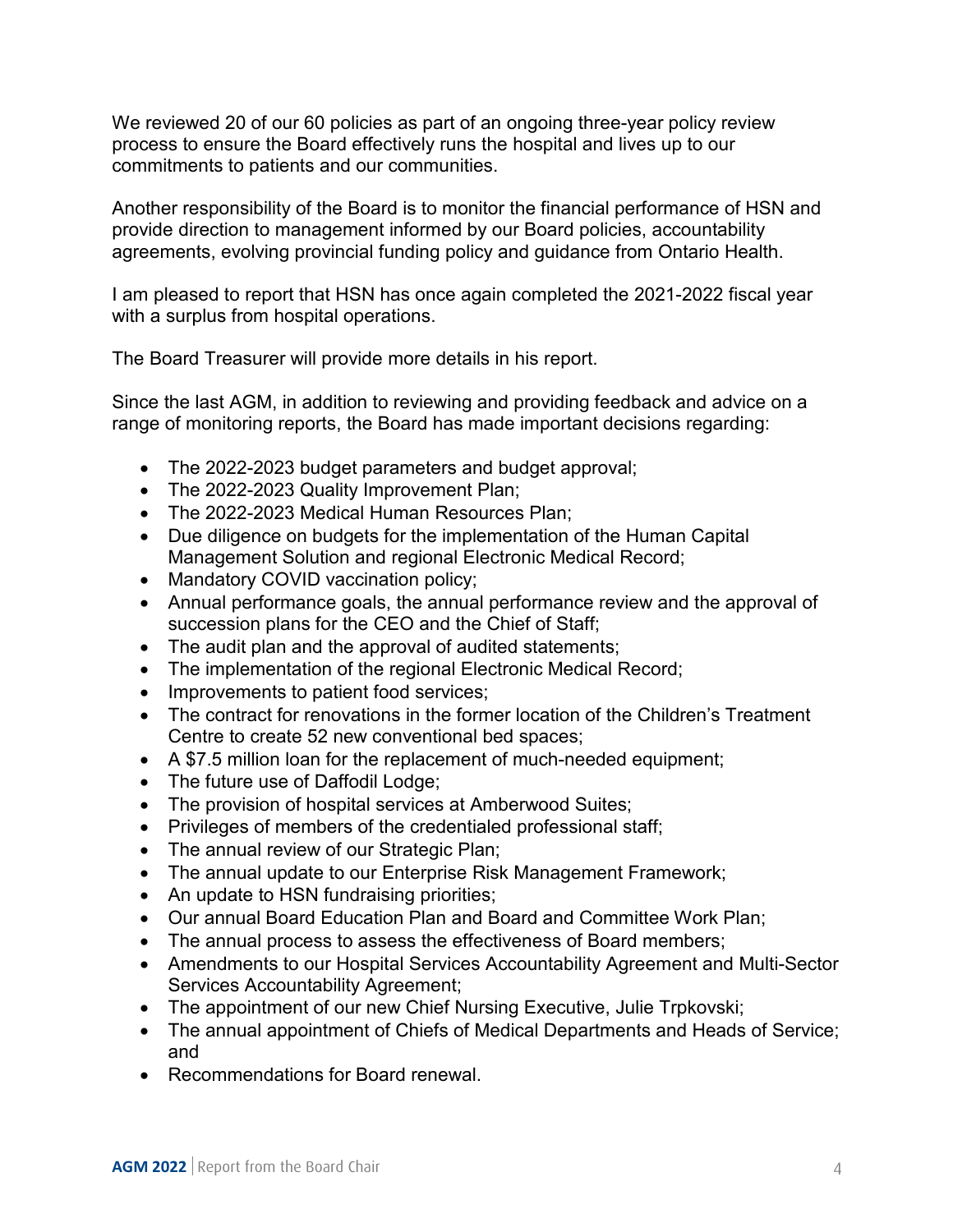I want to update you on the implementation of an integrated regional Electronic Medical Record for Northeastern Ontario's 23 acute hospitals.

Outcome #7 of HSN's 2019-2024 Strategic Plan states that by 2024 we will "implement and sustain an integrated regional Electronic Medical Record. This will make care safer, make health information available to health providers throughout Northeastern Ontario and reduce the need for patients to re-tell their stories or repeat tests."

 This topic has remained an important priority and ongoing topic of discussion for the Board.

While there have been project delays due to the pandemic and the challenge of securing sign-off by 23 hospital boards, I am pleased to report that all 23 participating hospitals have now provided the final sign-offs for the implementation.

HSN will go-live with the regional Electronic Medical Record in November 2023.

This represents a \$42.4 million capital investment by HSN, amortized over 15 years.

All hospitals in the North East will be making comparable investments.

I also want to acknowledge the critical role of the Health Sciences North Foundation, the Health Sciences North Volunteer Association, the NEO Kids Foundation and the Northern Cancer Foundation, their respective board members and staff.

 Not only do they raise essential funds for our patient care, education and research endeavours, they are exceptional ambassadors of HSN and are highly engaged in the communities that we serve.

In the past fiscal year, the three Foundations and the Volunteer Association generated \$11.5 million in gross revenues.

The very popular HSN 50/50 Cash Lottery for the North generated more than \$23.1 million in sales since its inception in June 2020, with more than half returning directly to ticket holders.

We thank all donors and the participants of the 50/50 for their generosity.

Thanks to their efforts HSN was able to acquire a second MRI, upgrade its previous MRI and complete associated renovations with no debt. In total, over \$6 million in critical equipment was purchased, including but not limited to: a Hana surgical table, a portable ultrasound, an ear, nose and throat laser, six dialysis chairs, two pediatric ventilators, infant incubators, and ten bassinets. Four hundred and fifty thousand (\$450,000) was invested in research related to cancer solutions, cardiovascular health, healthy aging and other emerging areas, allowing us to secure external matching funds.